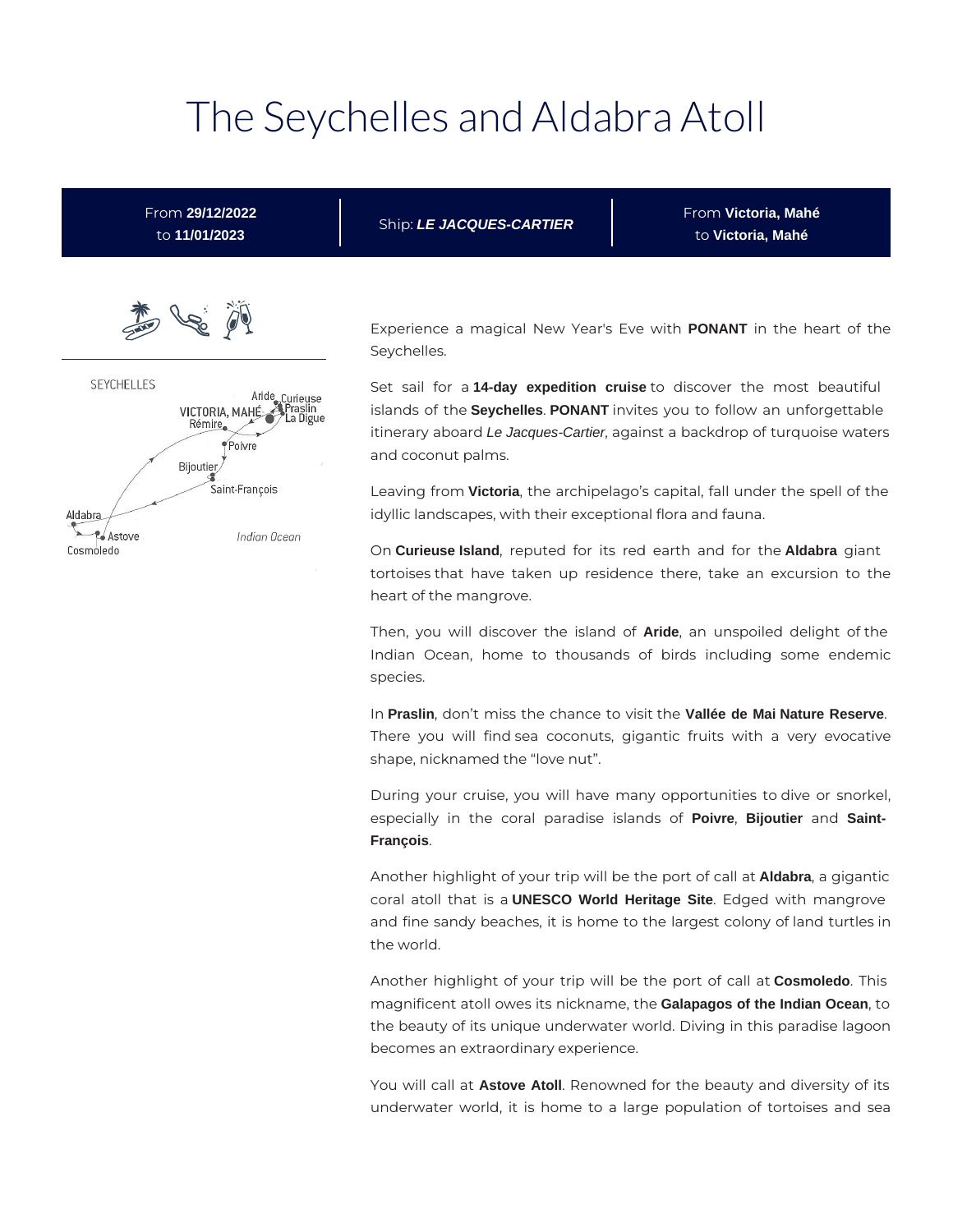turtles. You will undoubtedly have the opportunity to observe some in their natural environment.

Before you return to **Mahé**, Le Jacques-Cartier will chart a course for **the coral island of Rémire** and the sublime beaches of **La Digue**, some of the most renowned of the **Seychelles**.

The encounters with the wildlife described above illustrate possible experiences only and cannot be guaranteed.



The information in this document is valid as of 06/07/2022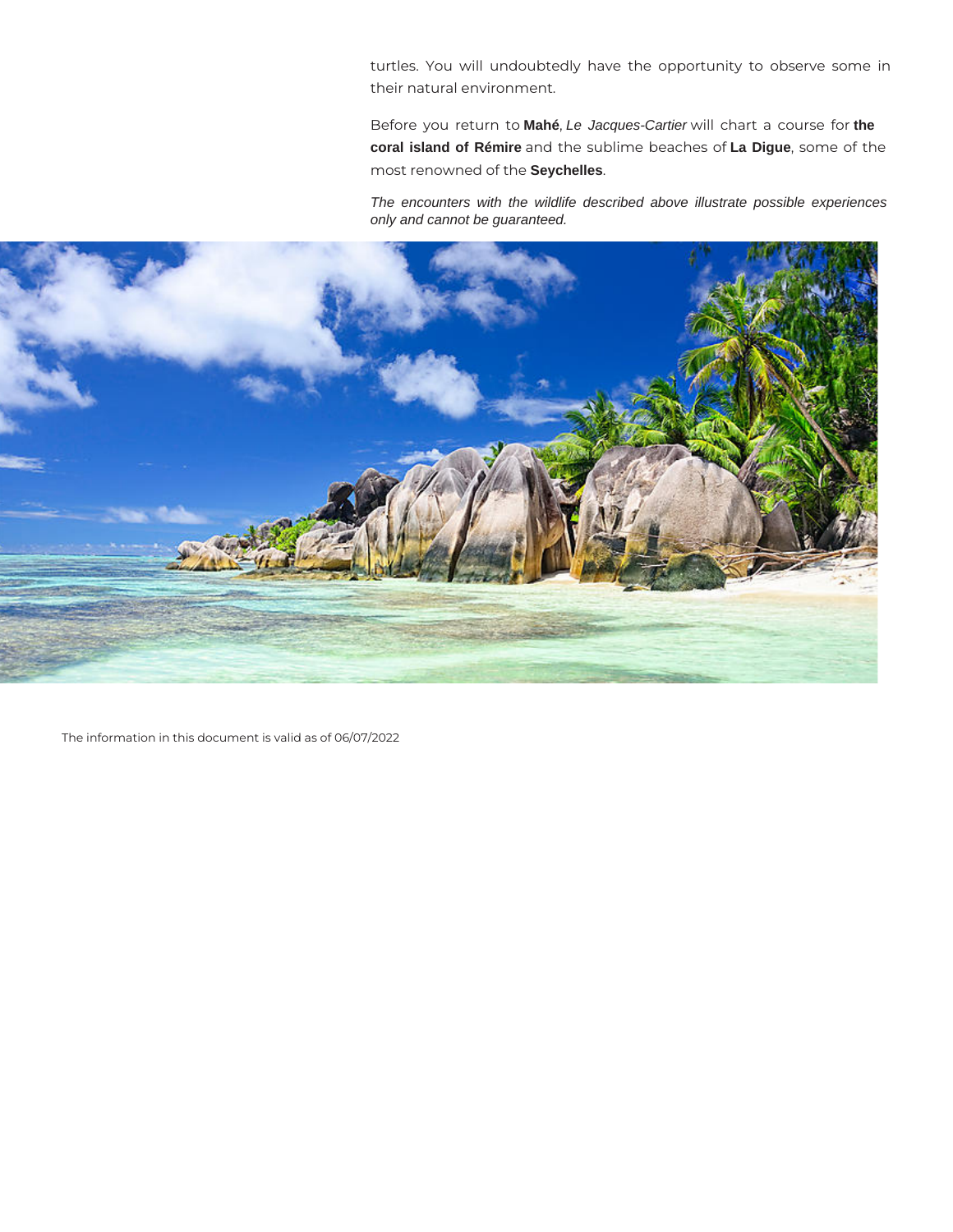## The Seychelles and Aldabra Atoll **YOUR STOPOVERS :**

#### **VICTORIA, MAHÉ**

Embarkation 29/12/2022 from 16:00 to 17:00 Departure 29/12/2022 at 23:00

Discover **Mahé**, the main island of the Seychelles and also the largest of the archipelago, home to the capital, **Victoria**. Mahé has almost 70 beaches of fine sand, framed by the emblematic **granite rocks**, and whose crystal clear waters are renowned for their rich underwater life. The island is also famous for its **splendid mountain panoramas** accessible on hikes, such as the Morne Seychellois, which is 905 metres high and overlooks the Indian Ocean. Mahé is also an island full of history where fine colonial properties rub shoulders with **Creole houses** - and don't forget the marvellous **Botanical Gardens** in Victoria.

#### **CURIEUSE ISLAND**

Arrival 30/12/2022 Departure 30/12/2022

Situated off the coast of Praslin, **Curieuse** has a distinguishing feature: its red earth. Discovered in 1768 by the French explorer Marc-Joseph Marion du Fresne, it was ravaged by a fire in 1771 and then home to a leper colony of which a few vestiges still remain. Declared a **national marine park** in 1979, it is home to many underwater species, which can be discovered while scuba diving or snorkelling in the idyllic waters of the Indian Ocean. But above all, Curieuse is renowned for the **hundreds of Aldabra giant tortoises** that live there. It is highly likely that you will get the chance to meet these fascinating reptiles. Along with Praslin, it is also the only island on which the **sea coconut** grows wild.

### **ARIDE ISLAND**

Arrival 31/12/2022 Departure 31/12/2022

**Aride** is an island in the Seychelles situated a few kilometres north-west of Praslin. Listed as a **nature reserve**, this pearl of the Indian Ocean will seduce you with the beauty of its landscapes of **wild cliffs and fine-sand beaches**. Protected from human impact and sometimes called "bird capital", it is home to several endemic plants as well as exceptional wildlife. Most notably, it is the refuge of an impressive number of **seabirds** (Seychelles magpie-robins, terns, noddies, and more), and reptiles, such as Wright's skinks, which can be found in the island's wooded areas. Sea turtles can also be observed on the island's beaches.

**PRASLIN ISLAND**  Arrival 31/12/2022 Departure 31/12/2022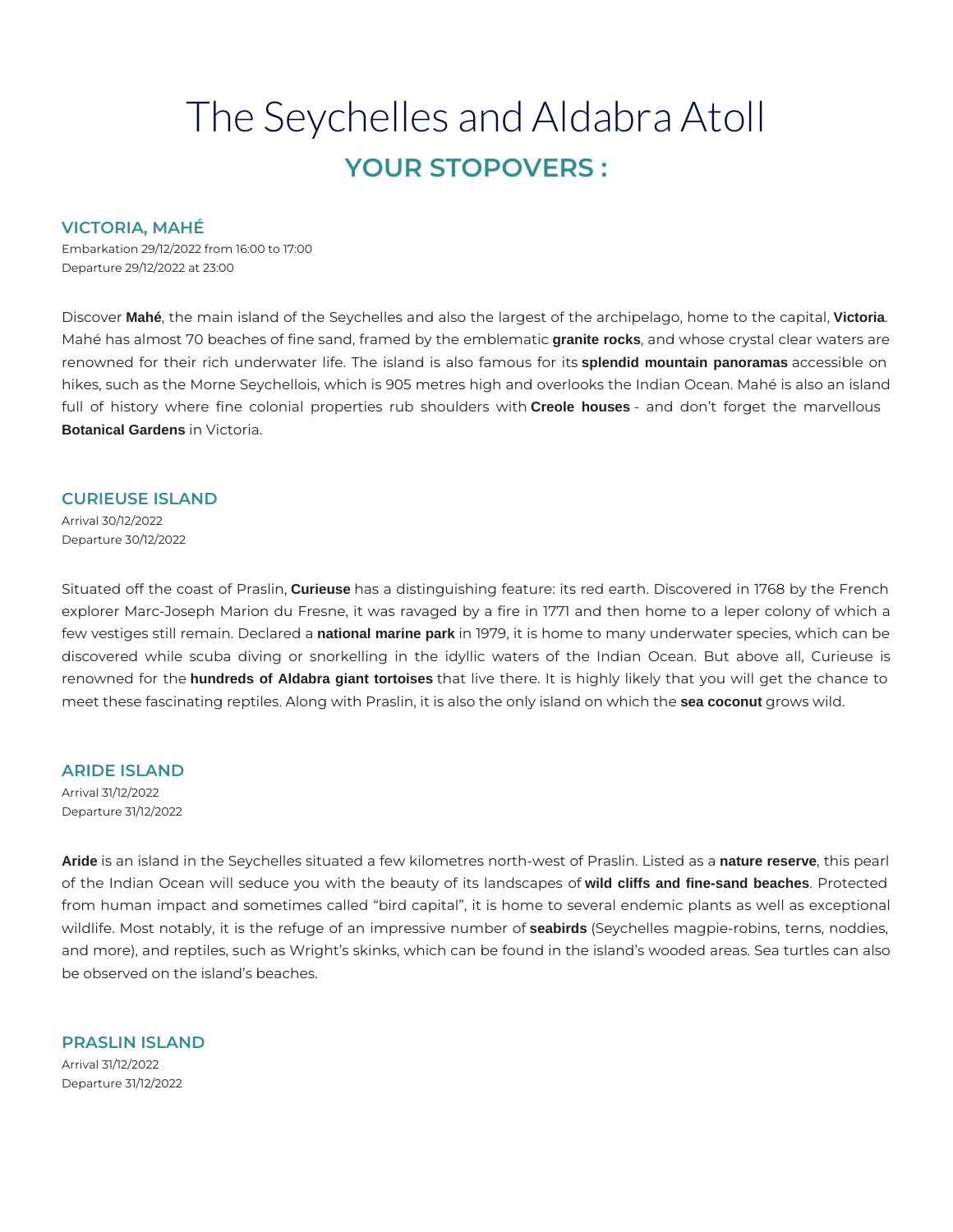Situated some forty kilometres away from Victoria, **Praslin** is the second largest island in the Seychelles. Its idyllic beaches where granite rocks nestle in immaculate sand correspond perfectly to how we imagine the Seychelles to be. They invite visitors to dive into the **turquoise waters**, which are ideal for snorkelling. In the centre of the island, hidden in the heart of a stunning tropical rainforest, lies the **Vallée de Mai Nature Reserve, listed as a UNESCO World Heritage Site**. In this veritable plant sanctuary, several endemic species of palm trees can be observed, as well as the famous sea coconut, which can weigh up to 20 kg and is sometimes called "coco fesse" because its shape calls to mind a pair of buttocks.

#### **POIVRE ISLAND**

Arrival 01/01/2023 Departure 01/01/2023

At some 200 km south-west of Mahé, discover **Poivre Atoll**, a small paradise that is part of the **Amirantes archipelago**, in the Outer Islands of the Seychelles. Consisting of two **coral islands**, Poivre Island and Ile du Sud, separated by a small **lagoon**, it owes its name to Pierre Poivre, the Mauritius intendant who introduced spices to the Seychelles in the late 18th century. Once used for coconut plantations, Poivre Island is now focused on tourism. Visitors come here for scuba diving or big-game fishing in waters that are particularly rich and clean, where the marine life includes sea turtles.

#### **BIJOUTIER ISLAND**

Arrival 02/01/2023 Departure 02/01/2023

Bijoutier Island is one of the three idyllic islands of the Alphonse Atoll, considered the most intact and unspoiled group of islands in the **Outer Islands of the Seychelles**. Formed around volcanos having vanished into the abyssal depths of the Indian Ocean, they are protected by **splendid and fragile coral reefs**. The jewel of the Alphonse Atoll, the Bijoutier lagoon is set with **beaches of coconut trees** bordering this 2-hectare setting, a haven of peace for herons, colonies of frigate birds, tortoises and giant crabs. Since 2007, the natural treasures of this desert island have been preserved by the atoll's conservation centre, which is dedicated to restoring the biodiversity of the island ecosystems.

#### **SAINT FRANÇOIS ISLAND**

Arrival 02/01/2023 Departure 02/01/2023

In the heart of the Outer Islands of the Seychelles, St. François paints the Indian Ocean in an infinite palette of blues. This coral atoll covered in coconut trees is exactly what people imagine when they think of the Seychelles. With its distinctive crescent-shaped silhouette, it welcomes you to its immaculate, deserted beaches for a rare experience. Here, the population is composed of myriad birds on land and of sea turtles and a multitude of fish in the water, making this the ideal place for hiking or snorkelling.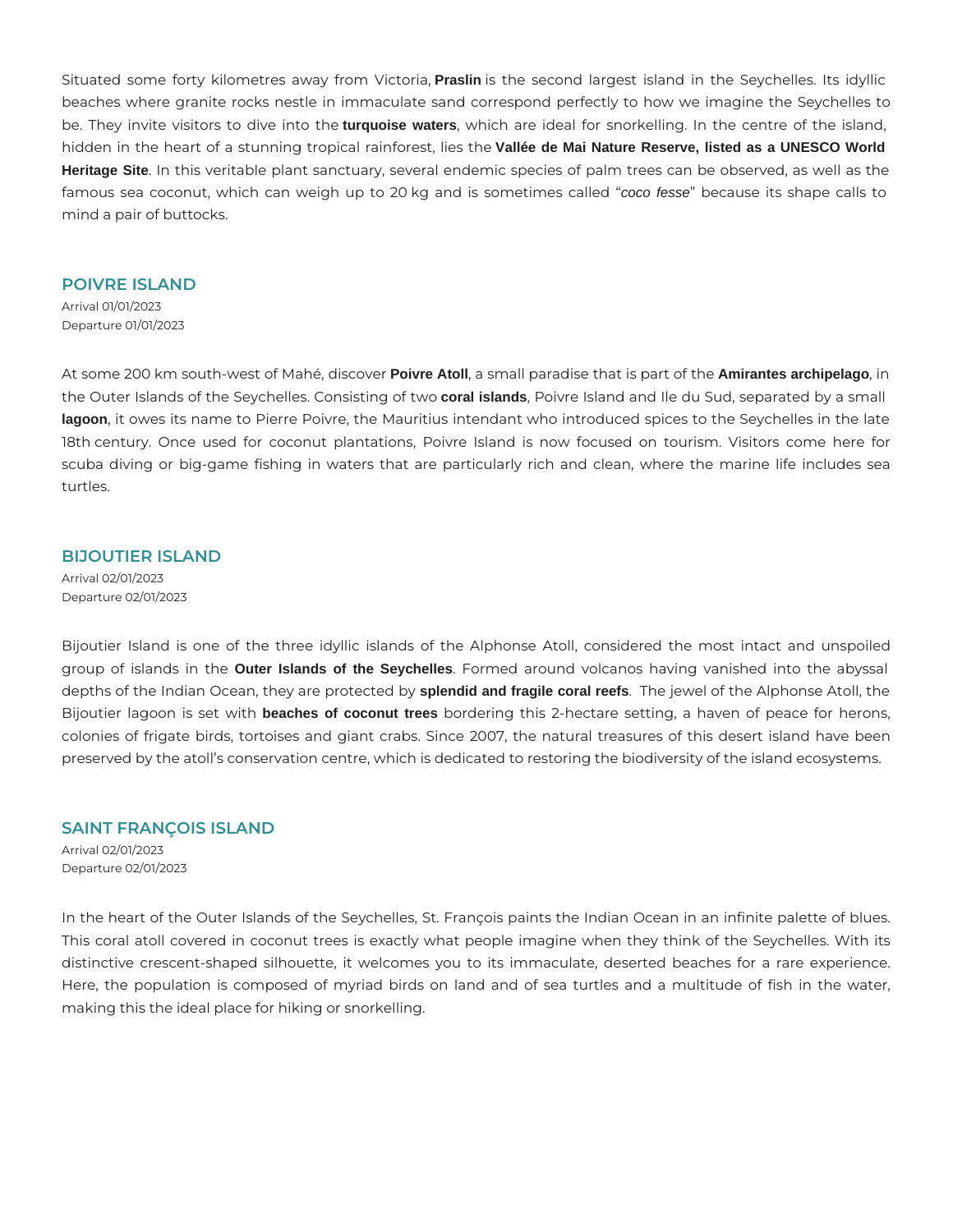#### **AT SEA**

Arrival 03/01/2023 Departure 03/01/2023

During your day at sea, make the most of the many services and activities on board. Treat yourself to a moment of relaxation in the spa or stay in shape in the fitness centre. Depending on the season, let yourself be tempted by the swimming pool or a spot of sunbathing. This day without a port of call will also be an opportunity to enjoy the conferences or shows proposed on board, to do some shopping in the boutique or to meet the PONANT photographers in their dedicated space. As for lovers of the open sea, they will be able to visit the ship's upper deck to admire the spectacle of the waves and perhaps be lucky enough to observe marine species. A truly enchanted interlude, combining comfort, rest and entertainment.

**ALDABRA ATOLL** 

Arrival 04/01/2023 Departure 05/01/2023

Located in the very heart of this faraway archipelago, the **Aldabra Atoll** is considered to be one of the last virtually untouched sanctuaries on earth, where a large population of **sea turtles** has found refuge. Listed as **a UNESCO World Heritage Site**, this vast tract of land is formed by 4 small coral reef islands separated by narrow passes and containing an **emerald-water lagoon** lined with mangrove and fine-sand beaches. As your ship slowly nears the clear, reflective waters along its shoreline, do not miss your chance to discover this natural wonder, which is considered to be the largest atoll in the world and once fired the imagination of many an explorer.

#### **COSMOLEDO ATOLL**

Arrival 06/01/2023 Departure 06/01/2023

The Cosmoledo Atoll owes its nickname, the **Galapagos of the Indian Ocean**, to the beauty of its underwater world, which attracts the most experienced divers: parrotfish, giant rays and clams inhabit the reefs of its crystal waters. The fascinating marine life comes alive as the multi-coloured fish, making the most of the protection of the extraordinary **coral reef**, come together to feed in the currents formed by the sweeping movements of the tides. Exploited in the past for coconut and agave, the atoll is now uninhabited, apart from an eco-resort in the heart of the **nature reserve**, which shelters green turtles and significant colonies of sooty terns and red-footed boobies.

### **ASTOVE ISLAND**

Arrival 07/01/2023 Departure 07/01/2023

Closer to Madagascar than to Victoria, **Astove** is the **southernmost island** in the Seychelles. It is part of the **Aldabra group** , in the Outer Islands of the Seychelles. Now uninhabited, this **coral island** covered in coconut trees was once home to the employees that worked on the coconut plantations. Renowned for the richness of its seabeds, Astove Atoll is now a top destination for fishing enthusiasts. It also attracts experienced divers, who visit the atoll to explore the "**Astove Wall**", where the sea floor drops to a depth of about 40 metres. The wall is **covered in coral** and many fish and green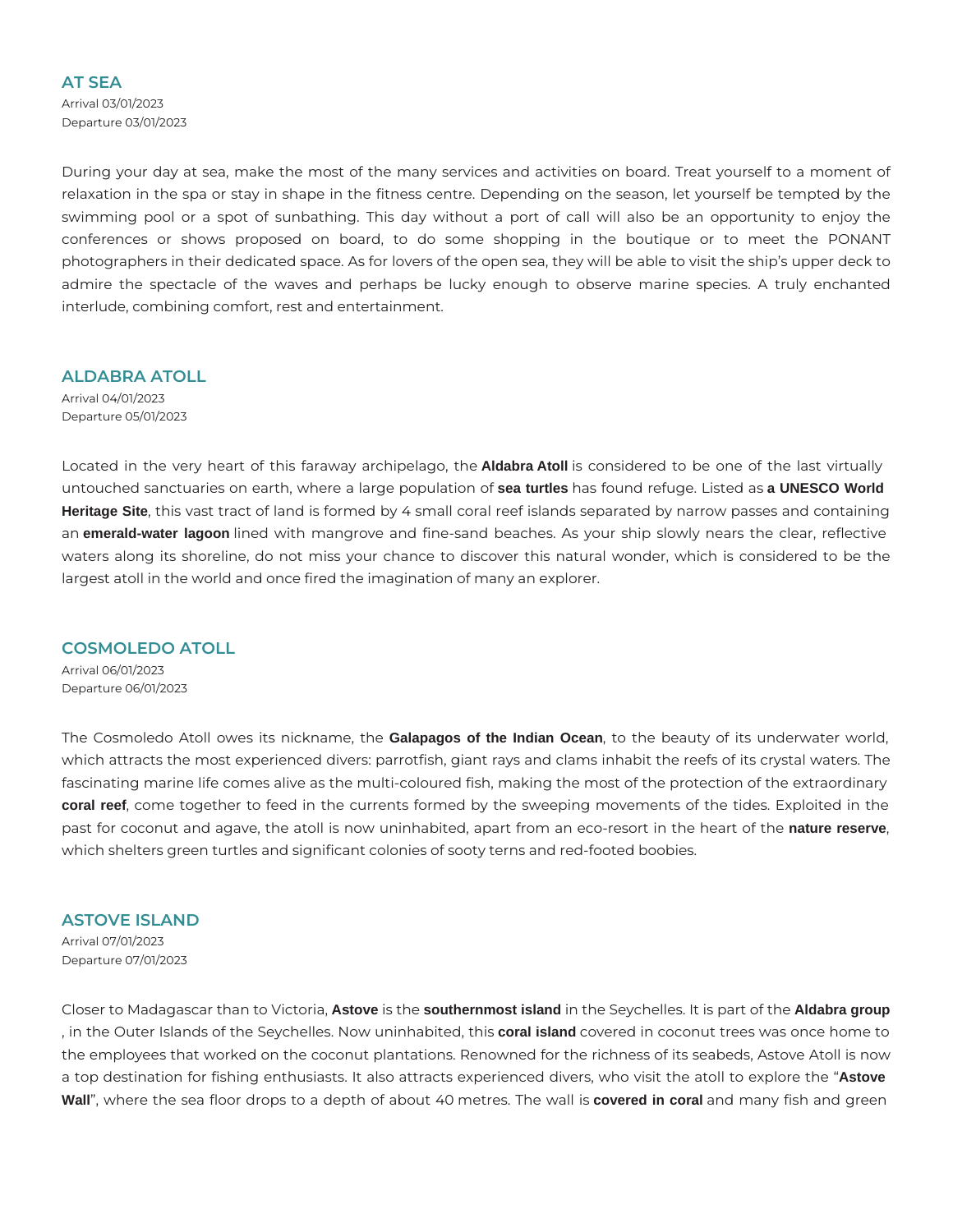#### **AT SEA**

Arrival 08/01/2023 Departure 08/01/2023

During your day at sea, make the most of the many services and activities on board. Treat yourself to a moment of relaxation in the spa or stay in shape in the fitness centre. Depending on the season, let yourself be tempted by the swimming pool or a spot of sunbathing. This day without a port of call will also be an opportunity to enjoy the conferences or shows proposed on board, to do some shopping in the boutique or to meet the PONANT photographers in their dedicated space. As for lovers of the open sea, they will be able to visit the ship's upper deck to admire the spectacle of the waves and perhaps be lucky enough to observe marine species. A truly enchanted interlude, combining comfort, rest and entertainment.

#### **RÉMIRE ISLAND**

Arrival 09/01/2023 Departure 09/01/2023

**Remire Island** is like a piece of confetti in the Indian Ocean and is a captivating place to visit. Located in the **Outer Islands of the Seychelles**, it is prized for its unique biodiversity, including its exceptionally rich underwater life. The rare inhabitants of this **tropical islet** watch over its preservation, and a walk amidst its lush vegetation, home to delightful birds, will delight fans of unspoilt areas. For those who love **snorkelling**, myriad colourful fish live among the coral reefs that border the island.

**LA DIGUE ISLAND**  Arrival 10/01/2023 Departure 10/01/2023

**La Digue Island** is a veritable concentration of all the beauty of the Seychelles. Located 6 km south-east of Praslin, this small piece of land that looks like paradise is the third-largest island in the Seychelles, despite its modest size (5 km by 3 km)! Turquoise waters just asking you to swim in them, lush vegetation sheltering **giant tortoises**, beaches of fine sand fringed with coconut trees and surrounded with those emblematic **large granite rocks with their pink highlights** like at the famous Anse Source d'Argent: the perfect picture postcard… **Authentic and preserved**, the island follows a peaceful rhythm, with the only means of transport along its little roads being bikes or traditional oxcarts.

#### **VICTORIA, MAHÉ**

Arrival 11/01/2023 early morning Disembarkation 11/01/2023 at 07:00

Discover **Mahé**, the main island of the Seychelles and also the largest of the archipelago, home to the capital, **Victoria**. Mahé has almost 70 beaches of fine sand, framed by the emblematic **granite rocks**, and whose crystal clear waters are renowned for their rich underwater life. The island is also famous for its **splendid mountain panoramas** accessible on hikes, such as the Morne Seychellois, which is 905 metres high and overlooks the Indian Ocean. Mahé is also an island